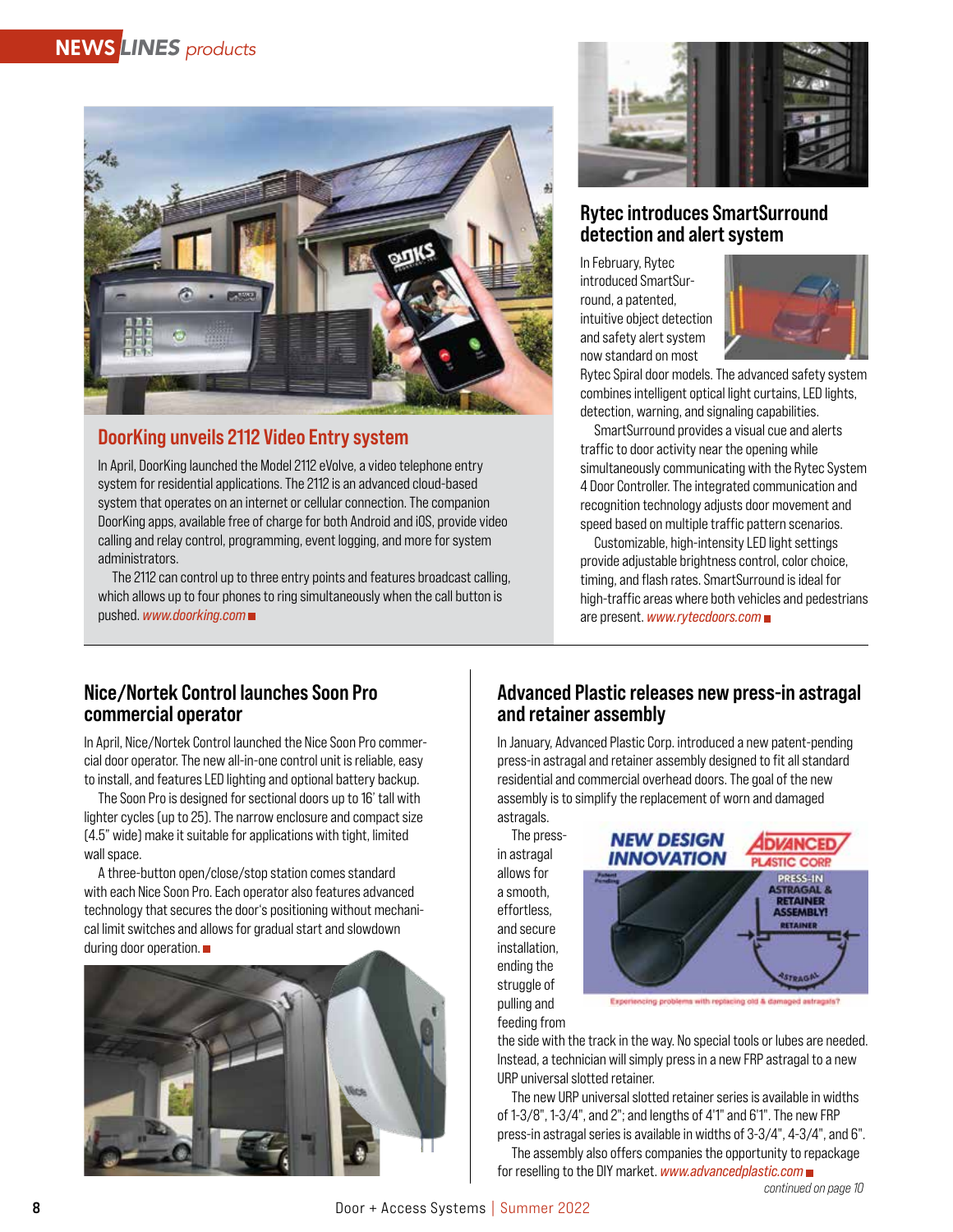# Amber Controls announces new Fork Lift Truck transmitter

In April, Amber Controls released its Model 4244 Fork Lift Truck mounting transmitter,

featuring 433.92 MHz frequency with secure rolling code transmissions and a lithium battery with a life of over 10 years. The transmitter can be mounted on



the truck facia panel or the engine cover using the TEK screws provided.

The 4-button transmitter can open four or more doors at one site. For easy reference, each door can be painted to match the transmitter button color. All doors should be set to auto-close with photo-eye safety control so pressing a wrong button will not cause another door to close. The case is Nima 4X weatherproof with an operating temperature range of -20 to +60 degrees Celsius.

The Fork Lift Truck transmitter operates in conjunction with Amber Controls' Model 4224 four-channel receiver. *www.amber-controls.com*



# CornellCookson adds two new finish upgrades

In April, CornellCookson introduced Galvanex Ultra and SpectraShield Ultra finishes, which serve as a protective topcoat for their Galvanex and SpectraShield finishes.

The new finish upgrades are polyesterbased, textured, and feature waterresistant clear coats that increase the curtain's resistance to corrosion and help prevent deterioration. Both Galvanex Ultra and SpectraShield Ultra improve durability against normal abrasion and scratching as the door opens and closes — increasing the door's longevity and aesthetic. *www.cornellcookson.com*



# Haas unveils new Graywood option

In April, Haas Door launched a new woodgrain color — Graywood. The deep gray is now available for residential and commercial models in their American Tradition, Insulated Steel 2000, 700, and 600 Series.

On-trend gray tones like Graywood complement warm and cool exterior materials and finishes, including brick, stone, wood, slate, and a variety of paint colors. The unidirectional woodgrain pattern of Graywood adds a modern feeling to a classic gray with a warm woodlike element. The hue is consistent across the door, yet the woodgrain pattern is still clearly visible. *www.haasdoor.com*



# Miller Edge introduces RBand for the door industry

In January, Miller Edge launched the latest addition to their monitored wireless system product offerings, expanding their RBand product arsenal. RBand for Doors grants dealers and installers in the door industry a new wireless system composed of the same advanced features and technology that have been proven reliable in the gate industry for years.

The RBand for Doors features several upgrades, including improved RF immunity through software upgrades, improved software allowing RBand units to self-assess and increase power output, and a shortened response timing. *www.milleredge.com*

# Action Industries introduces E-Z ZIP Push-In Bottom Seal

In February, Action Industries launched the E-Z ZIP One-Piece Push-In Bottom Seal. The patent-pending bottom seal eliminates the need for conventional retainers by offering a two-in-one solution. A rigid portion creates structural support while a flexible portion creates the seal. A push-in barb retainer design makes assembly and installation easy, while the compact box cuts down on shipping costs. *www.action-ind.com* 

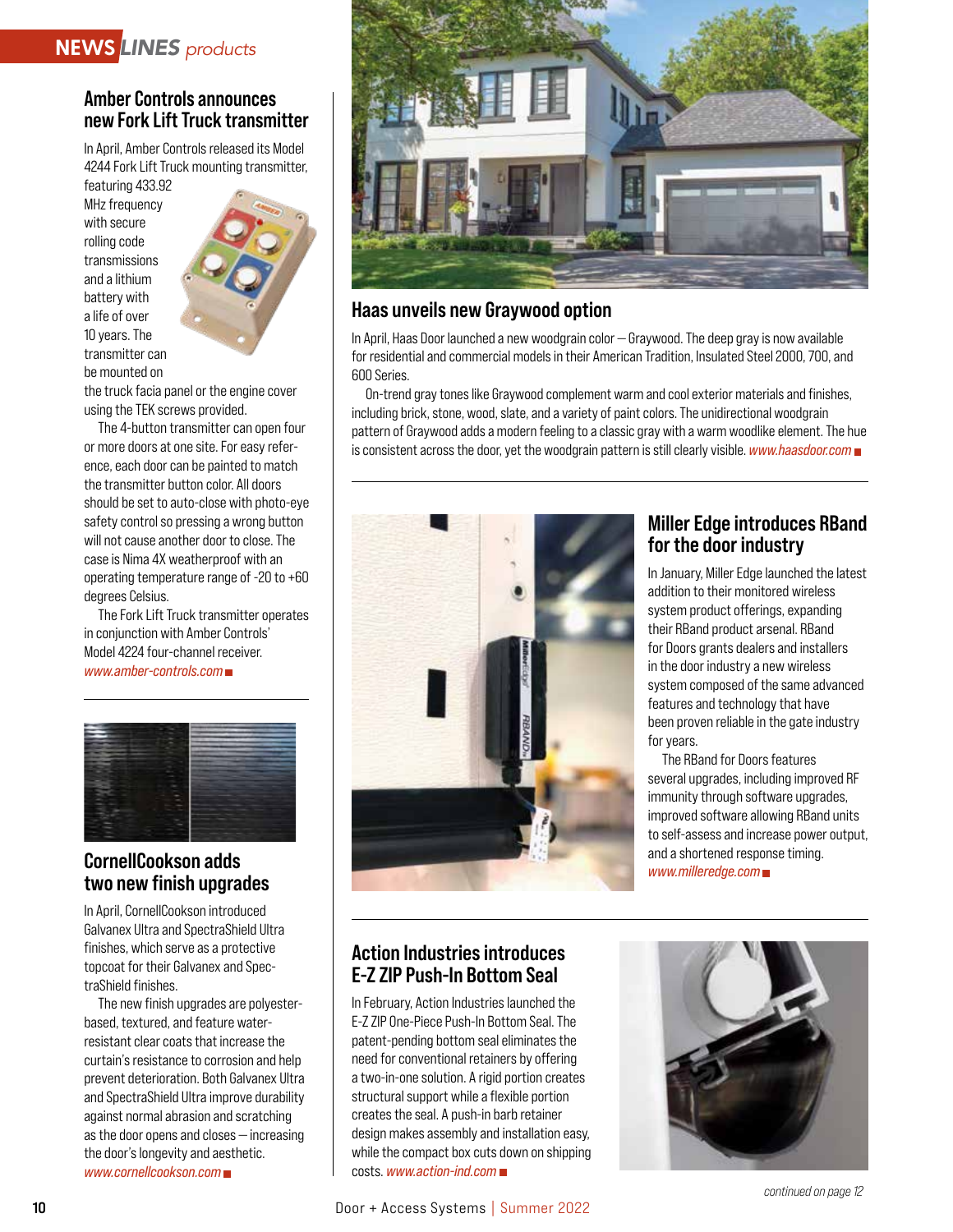

# Clopay makes Black finish standard on select steel doors

In May, Clopay announced that Black is now available as a standard paint color on oneand two-layer 24-gauge Classic, Bridgeport, Gallery, and Modern Steel residential garage door models.

The steel has an embossed woodgrain surface texture, and the thermal reflective "cool paint technology" is used to reduce heat absorption from sun exposure.

Clopay also announced a 2" uniflex Black stop mold. The Black hollow and high heat stop mold is also still available. *www.clopaydoor.com*



# Miller Edge announces RBand Grand Giveaway Sweepstakes

In April, Miller Edge launched a new giveaway sweepstakes designed to give back to their door and gate customers. From Apr. 1 to Sept. 20, 2022, qualified Miller Edge RB-P-K10 and RB-G-K10 systems will come with a unique six-digit code that can be used to enter their RBand Grand Giveaway. RB-P-K10 and RB-G-K10 systems installed during the giveaway period will only be eligible for entry.

A total of six winners will be randomly selected and awarded a check for \$1,000. To register your qualified systems and for giveaway rules, please visit *www.milleredge.com* 



# Amber Controls releases four-channel transmitter and receiver

In April, Amber Controls announced that the Model 4216 four-channel white fob transmitter with 433.92 MHz rolling code is available. The transmitter incorporates a sliding cover to protect the buttons, and a lithium battery, with an average life of over six years, is included.

The 4224 four-channel White Receiver is powered from a 24V or 12V door controller supply, operates on a 433.92 MHz rolling code frequency, and has memory for 30 address codes. Case-mounted buttons allow each channel to be tested without used a transmitter. An internal antenna is included. *www.amber-controls.com*



# Alpine Overhead Doors introduces Speed-Grille

In May, Alpine Overhead Doors added the Speed-Grille to its line of high speed door solutions. The new high-performance, heavy-duty rolling grille features a variable frequency operator, which provides increased speeds up to 24" up and 12" down with a soft start/stop element.

Speed-Grille also offers a springless design and is engineered and built to last for at least 300,000 cycles. Standard safety and entrapment features include light curtains and photo-eyes. Additional customizable options are available.

The Speed-Grille is ideal for any application requiring high speed and security with heavy duty specifications, including parking garages, high-security entranceways, municipal facilities, storefronts, malls, and shopping centers. *www.alpinedoors.com*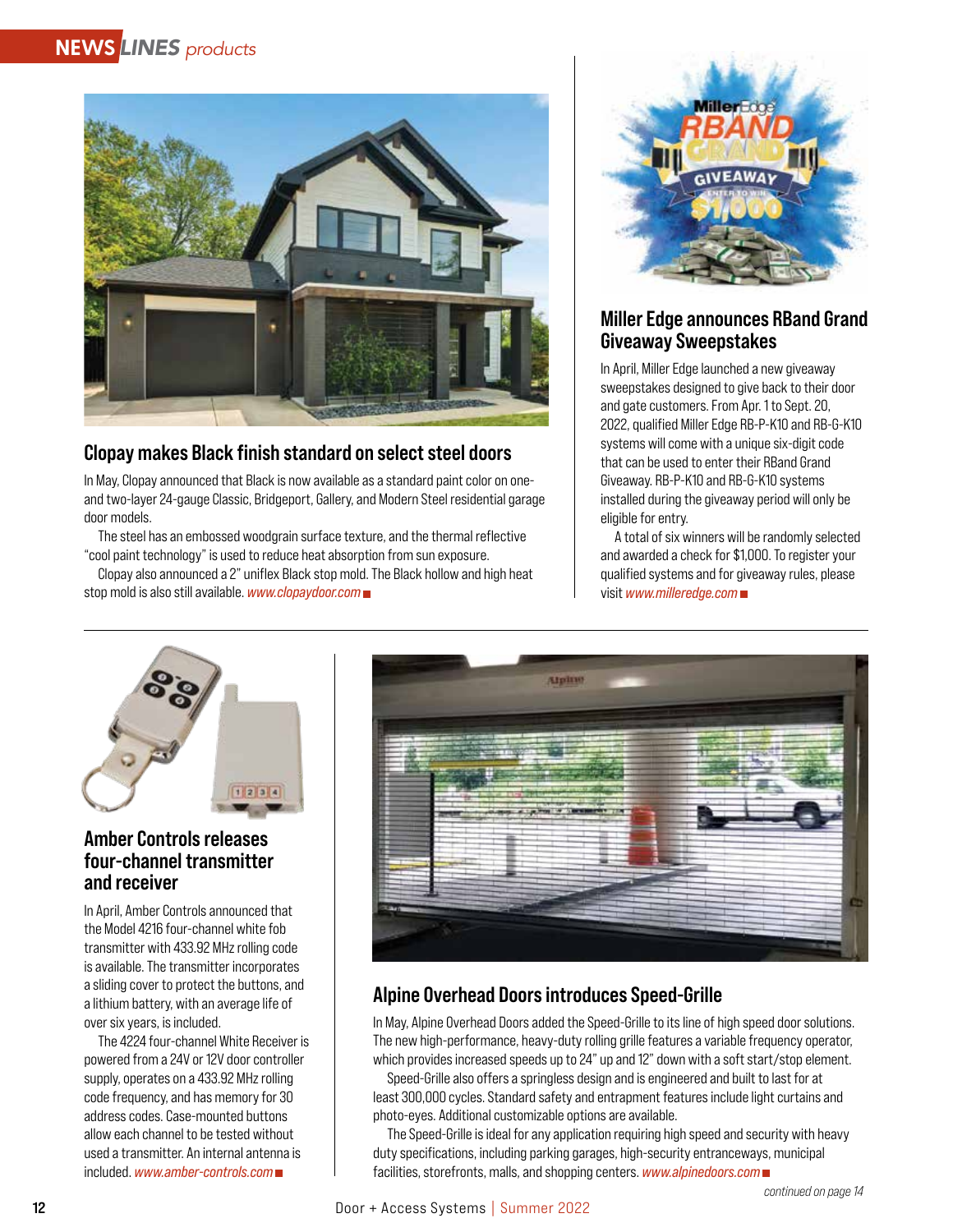#### Amber Controls announces Wireless Photo-Eye Set

In April, Amber Controls released its Model 9044-PW set of through beam wireless photo-eyes, including the Infrared Receiver (prewired with 6-1/2' of cable) and the lithium battery-powered Infrared Transmitter with a six-year battery life.



The product saves installation time by

eliminating the need to wire cable over tall commercial doors as required for standard through beam photo-eyes.

The Infrared Receiver is suitable for both 24V and 12V supplies, and the package comes with adjustable reach brackets, screws, and more. Additional features include a slide switchselectable, relay output control function, and 300 c/s two-wire pulse output to meet both UL325 and European fail-safe safety standards, and a relay output control function.

The transmitter includes a low battery beeper, which will start beeping after six years. The 9044 photo-eyes are available without the prewired receiver cable. *www.amber-controls.com*

# CornellCookson offers Sloping Bottom Bar for Extreme grilles

In April, CornellCookson announced that its Sloping Bottom Bar is now offered on Extreme 300 Series grilles. With up to 1" of slope per 1' DBG, the Sloping Bottom Bar has double the sloping capability of a standard pitch plate.

The low-profile tubular design, combined with a grille that gradually increases in length, creates a highly finished appearance. The Sloping Bottom Bar allows Cornell's Extreme grilles to provide security for sloped openings without sacrificing aesthetics. *www.cornellcookson.com*



# Clopay expands Bridgeport Steel door options

In May, Clopay expanded the Bridgeport Steel residential garage door line, adding one-layer, non-insulated and two-layer, 1-5/16" polystyrene insulated construction options.

Bridgeport Steel has a symmetrical recessed panel design with an embossed woodgrain surface texture reminiscent of traditional stile and

rail-built wooden garage doors. Homeowners can choose a long or narrow panel style and customize it with optional windows and decorative hardware.

The doors come in five standard paint colors: White, Almond, Desert Tan, Sandtone, and Chocolate, as well as three premium finishes: Black, Ultra-Grain Walnut, and Ultra-Grain Slate.

The new Bridgeport Steel doors are offered in both 24-gauge and 25-gauge models. Certain height and



#### width restrictions apply. Premium colors and WindCode reinforcement are only available on 24-gauge doors. *www.clopaydoor.com*

# Guardian introduces new residential jackshaft GDO

In March, Guardian Access & Door Hardware launched the Model 928 residential jackshaft garage door opener. Model 928 features a powerful motor designed to open garage doors up 850 lbs., 14' high, and up to 54" of high lift. Its space-saving design operates with or without a cable tension monitor, and an automatic garage door deadbolt lock secures the door on closing.

The 928 includes built-in motion-activated LED lighting (bright enough to

illuminate an entire garage, providing added security), two automatic lock ports, a hardened steel collar to reduce the chance of motor/torsion shaft slippage, and a 9' clutch release rope. Like every Guardian operator, this new model is directly compatible with any version of HomeLink. *www.adhguardianusa.com*

**Buardian**